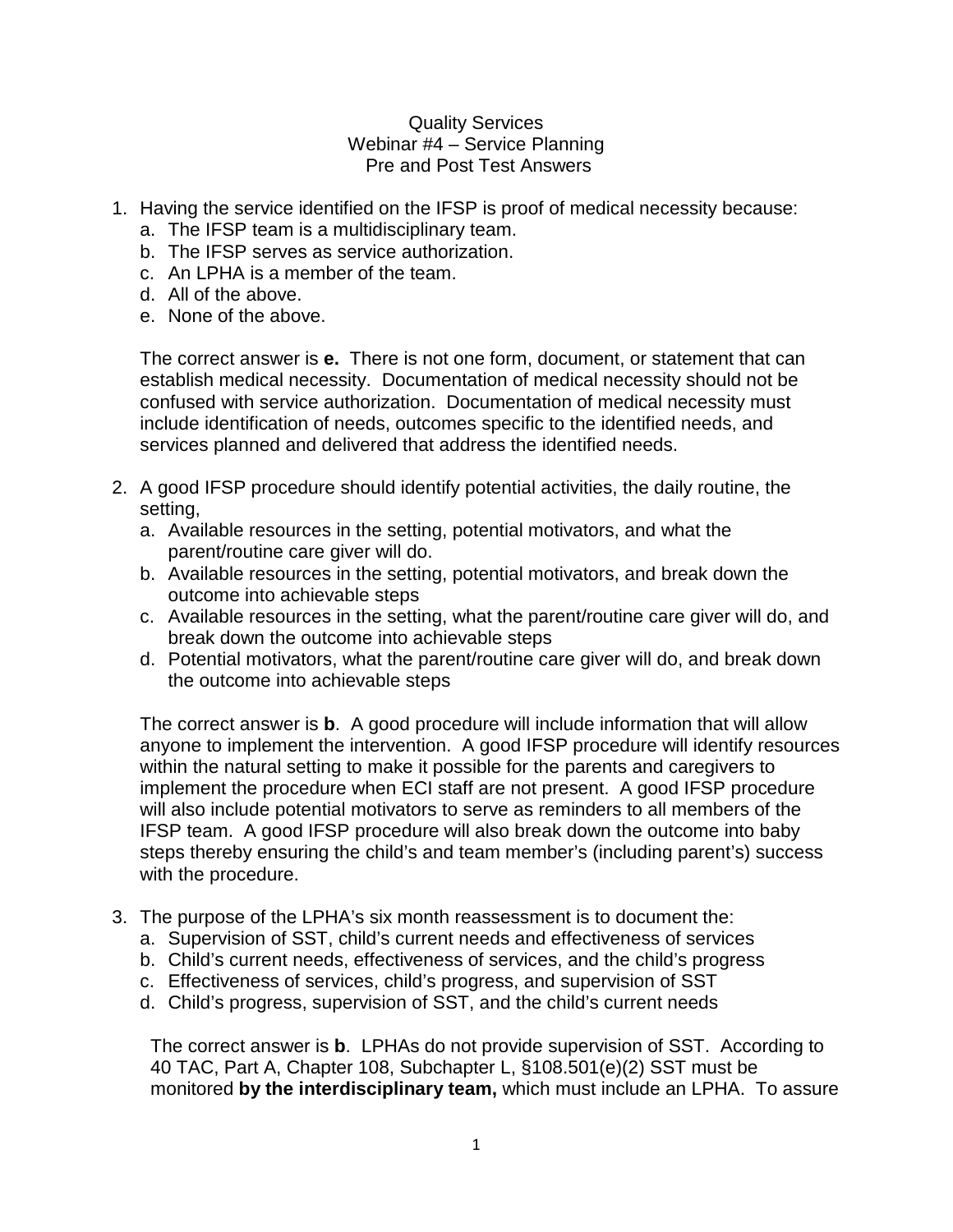that services are medically necessary, the team must continually look at the child's current development needs, including the progress toward the stated outcomes and whether the services provided continue to meet those needs.

- 4. To establish medical necessity the frequency of services on the IFSP should be planned according to:
	- a. The ratio stipulated in the DARS ECI contract
	- b. The agency's established standard care ratio
	- c. The IFSP team's determination of need
	- d. Family availability or preference
	- e. Staff availability

The correct answer is **c**. There must be a documented need for a service to be considered medically necessary. Documentation of need is also required for Part C services. (See 34 CFR §303.13 and §303.34, and 40 TAC, Subchapter K §108.1103.) The ratio stipulated in the DARS ECI contract, "Minimum average of direct delivered services per child per month must exceed two hours," is stated as an average across all children served to allow for individualization of services. The contractor's performance requirements have no bearing on the medical necessity of services. Similarly, any staff performance measures have no bearing on medical necessity of services. Including references to performance measures in the child's record (including the IFSP) undermines the contractor's ability to prove that the provision of services was based on the child's needs. While family preferences should play an important role in prioritizing outcomes and developing procedures, which services and how much are provided must be based on need as determined by the entire team. Documenting in the child's record that a service was removed or reduced because of staff availability undermines the contractor's ability to assert that the service was needed in the first place. In situations in which the contractor is unable to provide a needed service, the contractor is ethically obligated to refer the child to a provider who can provide the service.

- 5. A good practice to ensure medical necessity of service provision is to replicate what has worked elsewhere. For example, if a Medicaid audit indicated that the services for one child with a diagnosis of Marden Walker Syndrome were medically necessary, I should offer the same services at the same frequency and intensity to other children with Marden Walker Syndrome.
	- a. True
	- b. False

The correct answer is **b**. Services must be planned to address the unique needs of the child and family. (See 34 CFR §303.13 and §303.34, and 40 TAC, Subchapter K §108.1103.)

- 6. Which of the following statements is true:
	- a. Case management is limited to assistance with IFSP services.
	- b. We must provide at least one hour of case management per month.